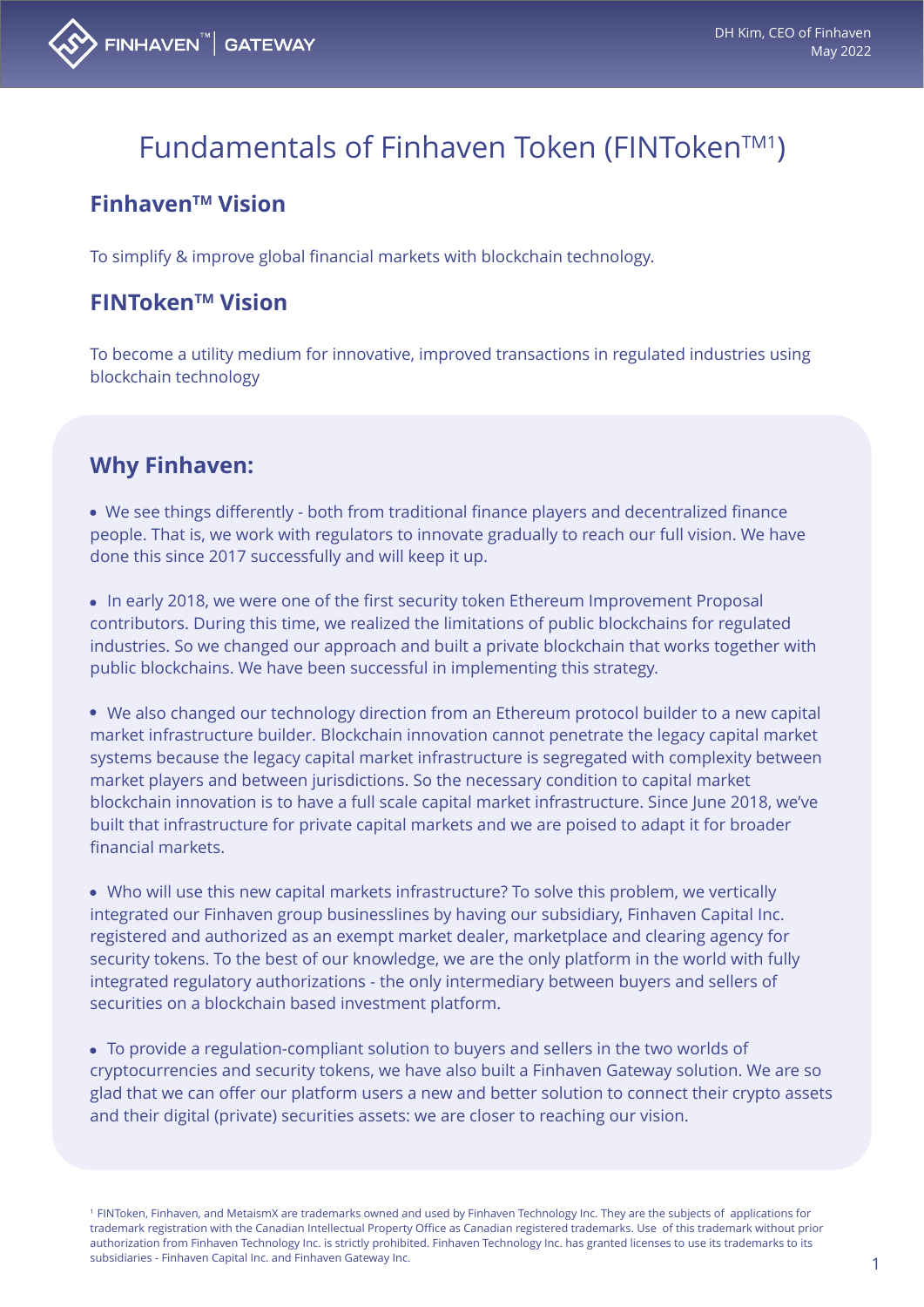

# **The Intrinsic Value of Finhaven Token: Why did we issue Finhaven Token?**

Removing third-party custodians is key to real innovation in capital markets. The essence of blockchain innovation is peer-to-peer transactions and self-custody of your assets. In the securities world, however, your investment dealers are custodians of your securities and cash, and banks hold the cash. Unless this fundamental issue is resolved, there is no innovation with blockchain. With Finhaven Distributed Network (FDN, private blockchain), we solved the custodian issue for securities. However, we have not solved the cash custodian issue yet. Having FINToken available for our platform is a giant step closer to solving this cash custody problem.

**Finhaven Private Markets<sup>2</sup>** can currently serve global issuers, but Canadian investors only. So we are on our mission to expand to other jurisdictions with Finhaven partners. When each jurisdiction-based market is connected with each other in the same technical infrastructure, we need an utility medium for settlement which is better than fiat currencies to cross between jurisdictions with securities. At an early stage, settlements will be done with a local currency, and the currencies can be connected with FINToken.

To enhance cross border securities settlement and to have regulators, central banks, and dealers around the world participate in the efficiency of blockchain supported, regulated industries, Finhaven Chain (public blockchain) will be necessary, as will a medium of exchange for the chain. FINToken will be that medium of exchange.

<sup>2</sup> Finhaven Private Markets is owned and operated by Finhaven Capital Inc., a registered exempt market dealer and authorized private securities marketplace and clearing agency in British Columbia, Alberta, Saskatchewan, Manitoba, Ontario, and Québec. Finhaven Capital Inc. is a subsidiary of Finhaven Technology Inc.

**Crypto payments for private securities transactions:** We have received inquiries about investing in security tokens in Finhaven Private Markets with cryptocurrencies. To accommodate these needs, we need FINToken and Finhaven Gateway - our registered money services business subsidiary authorized to deal with FINToken.

**Crypto payments in Finhaven ecosystem:** We also have received inquiries from other regulated businesses who wish to take cryptocurrencies from their clients for large value transactions. We can help those businesses by facilitating large crypto transactions with FINToken, expanding the Finhaven ecosystem.

**FDN as a middleware:** We are developing the Finhaven Distributed Network for use as a blockchain middleware platform. The first use cases will be decentralized ID and NFTs. They will be in use in Q3 2022.

**MetaismXTM:** MetaismX is our NFT marketplace curated for the film and music industries and their artists. MetasimX NFTs will be available for purchase with FINToken.

**White-labeled Finhaven Investment Platform:** We will release Finhaven Investment Platform's white-label version for issuers and investors, best described as a combination of angel networks - PitchBook, Crunchbase, Carta - plus an exciting capital raise marketplace for the global venture world. FINToken will be an important tool for capital raise activities in that universe.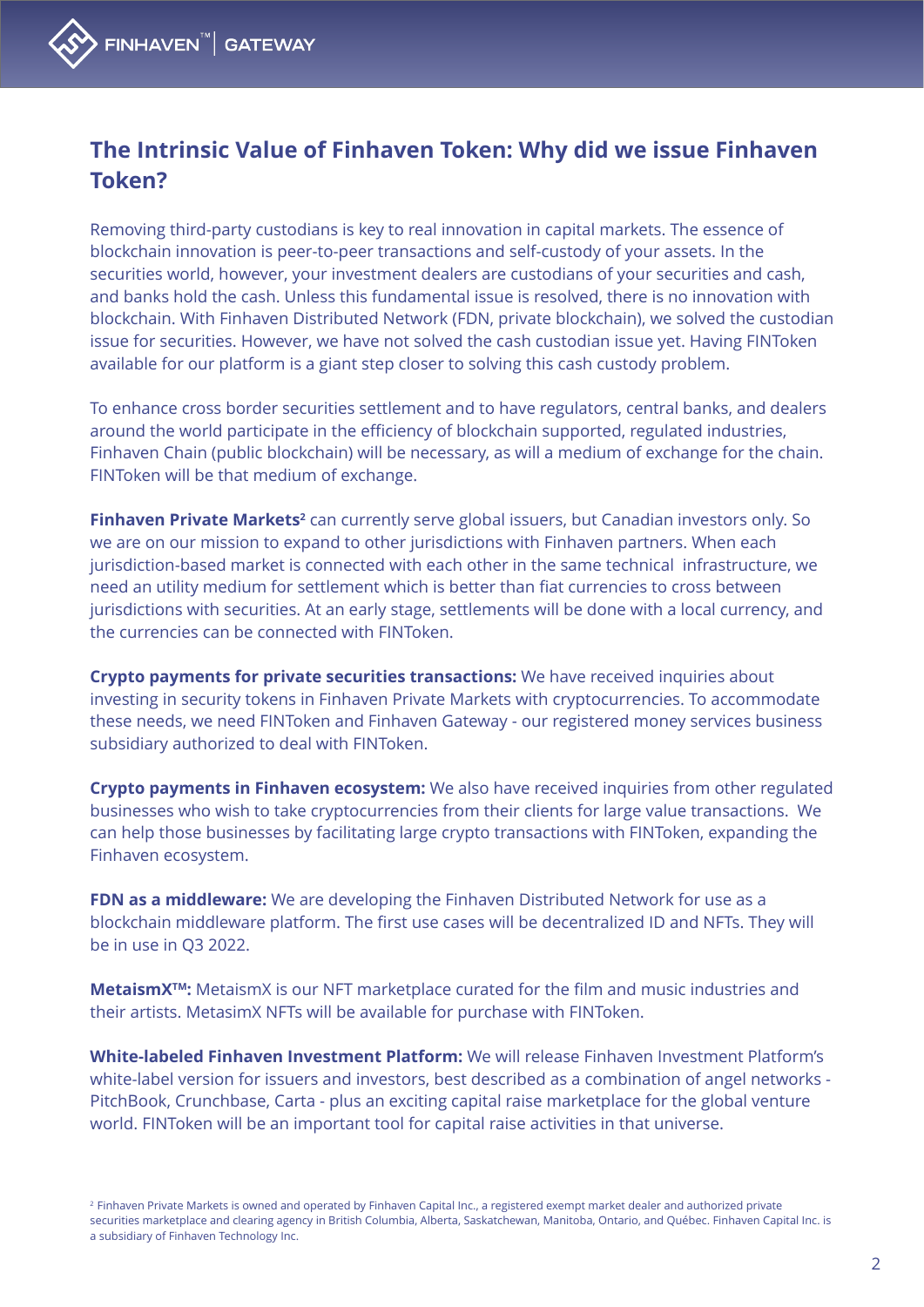

The intrinsic value of FINToken will be proved by the use cases described above, particularly the volume and value of regulated transactions. FINToken's innovation impact will be multiplied in regulated industries; that will be proven by expanding the Finhaven ecosystem. As with any other crypto token, there is no mathematical model or formula that we can present to you at this point; however, we plan to create credible formulas to calculate the intrinsic value of FINToken. We also hope our formulas can be applied to other crypto tokens.

Whether you purchased FINTokens<sup>™</sup> with a lock-up feature or free-trading FINTokens, you may not be able to find good liquidity to sell your tokens when you want to sell them. Finhaven

We have minted 1,000,000,000 FINTokens. We plan to supply up to 20% of one billion tokens (up to 200 million tokens) by the end of the first year and up to another 20% by the end of the second year. So, by the end of the second year, the maximum number of FINTokens in market circulation will be 400 million tokens. The right way of calculating market capitalization will be the price times the number of tokens in market circulation. We will disclose tokens in circulation on our website.

## **Risks**

We have confidence in our vision and our work. The Finhaven Team is working very hard towards our vision. However, it is also important that you take note of risks involving FINToken before you purchase it.

#### **Liquidity risk**

Gateway Inc. ("Gateway") will use commercial best efforts to list Finhaven Token (FINToken; FIN) with credible crypto exchanges, but there is no guarantee any application will succeed.

#### **Price risk**

Regardless of the intrinsic value of Finhaven Token, based on the supply and demand of the token, the price can be volatile because crypto asset markets, as a class of markets and tokens as a class of crypto assets, can be volatile. In addition, standards for crypto asset valuation are not yet well developed.

### **Business risk**

Finhaven Token is intended to be used in the Finhaven ecosystem: that is, for private securities trades and for trades in any other goods and services the Finhaven Group of companies may, in future, offer. The Finhaven Group of companies is working towards expanding the ecosystem; however, there is a risk of failure, delay, and business environment changes that could constrain the number and kinds of goods and services that can accept FINToken as a means of payment or employ FINToken as a connector between tradifi and defi.

### **Systematic risk**

As the crypto market heavily relies on the market liquidity and regulatory changes, Finhaven Token may not be able to avoid the financial markets' systematic risk.